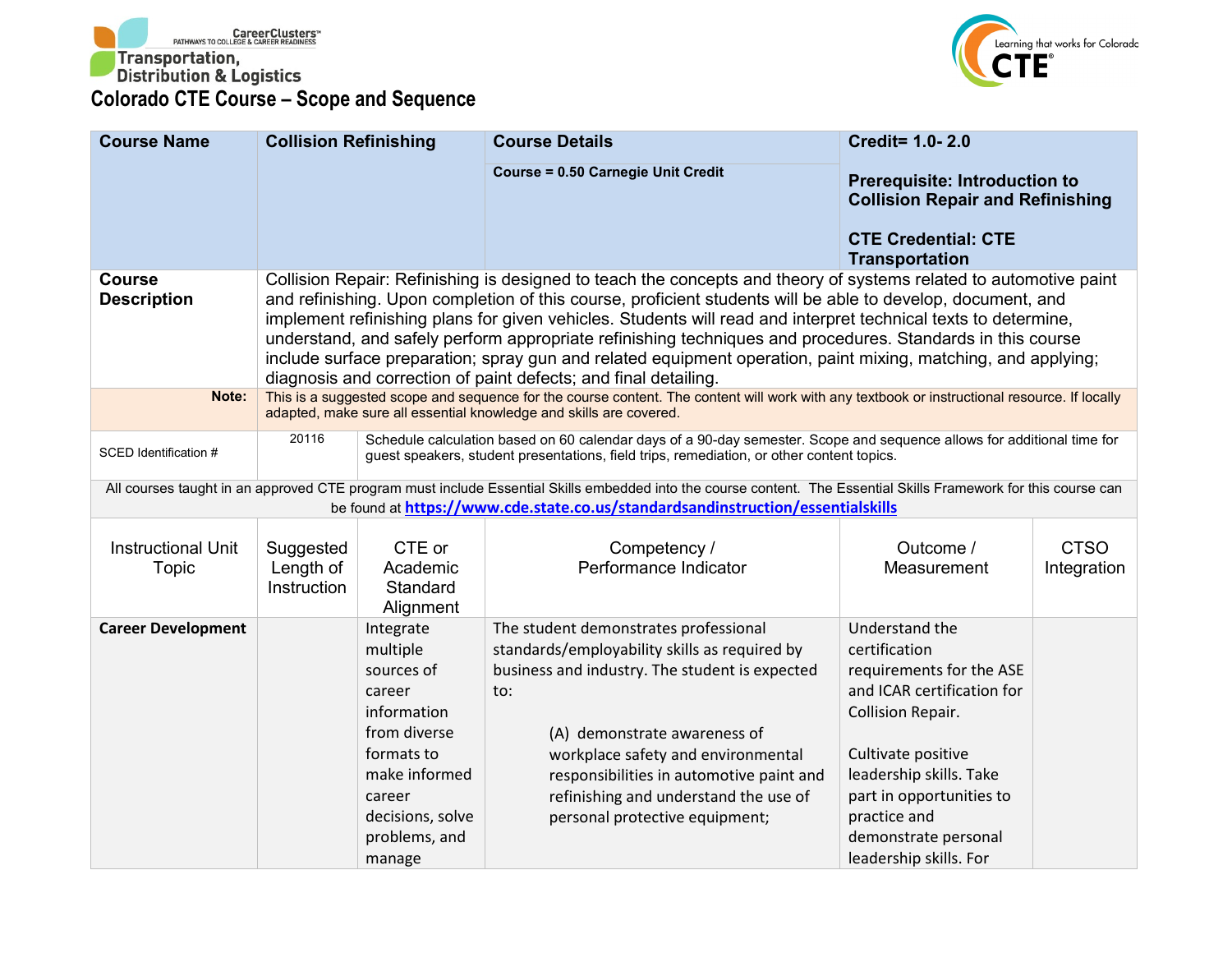



| personal career | (B) identify employment opportunities,          | example, taking           |  |
|-----------------|-------------------------------------------------|---------------------------|--|
| plans.          | including entrepreneurship                      | advantage of              |  |
|                 | opportunities, and certification                | opportunities provided    |  |
| Develop an      | requirements for the field of                   | by a career and technical |  |
| education and   | automotive paint and refinishing;               | student organization      |  |
| career plan     |                                                 | (CTSO), such as           |  |
| aligned with    | (C) demonstrate the principles of group         | SkillsUSA.                |  |
| personal goals  | participation and leadership related to         |                           |  |
| and             | citizenship and career preparation;             | Assess situations, apply  |  |
| employment in   |                                                 | problem-solving           |  |
| the automotive  | (D) identify employers' expectations            | techniques and decision-  |  |
| service         | and appropriate work habits;                    | making skills within the  |  |
| industry.       |                                                 | school, community, and    |  |
|                 | (E) review the competencies related to          | workplace.                |  |
|                 | resources, information systems, and             |                           |  |
|                 | technology; and                                 | Participate as a team     |  |
|                 |                                                 | member in a learning      |  |
|                 | (F) apply reasoning skills to a variety of      | environment. Respect      |  |
|                 | workplace situations in order to make           | the opinions, customs,    |  |
|                 | ethical decisions.                              | and individual            |  |
|                 |                                                 | differences of others.    |  |
|                 | The student relates core academic skills to the |                           |  |
|                 | requirements of paint and refinishing. The      | Build personal career     |  |
|                 | student is expected to:                         | development by            |  |
|                 |                                                 | identifying career        |  |
|                 | (A) demonstrate effective oral and              | interests, strengths, and |  |
|                 | written communication skills with               | opportunities for         |  |
|                 | individuals from various cultures such as       | employment and school     |  |
|                 | fellow workers, management, and                 | work-based learning       |  |
|                 | customers;                                      | options.                  |  |
|                 |                                                 |                           |  |
|                 | (B) use technical writing skills to             |                           |  |
|                 | complete paint and refinishing orders           |                           |  |
|                 | and related paperwork;                          |                           |  |
|                 |                                                 |                           |  |
|                 | (C) locate, read, and interpret                 |                           |  |
|                 | documents such as service and repair            |                           |  |
|                 | information, technical bulletins,               |                           |  |
|                 |                                                 |                           |  |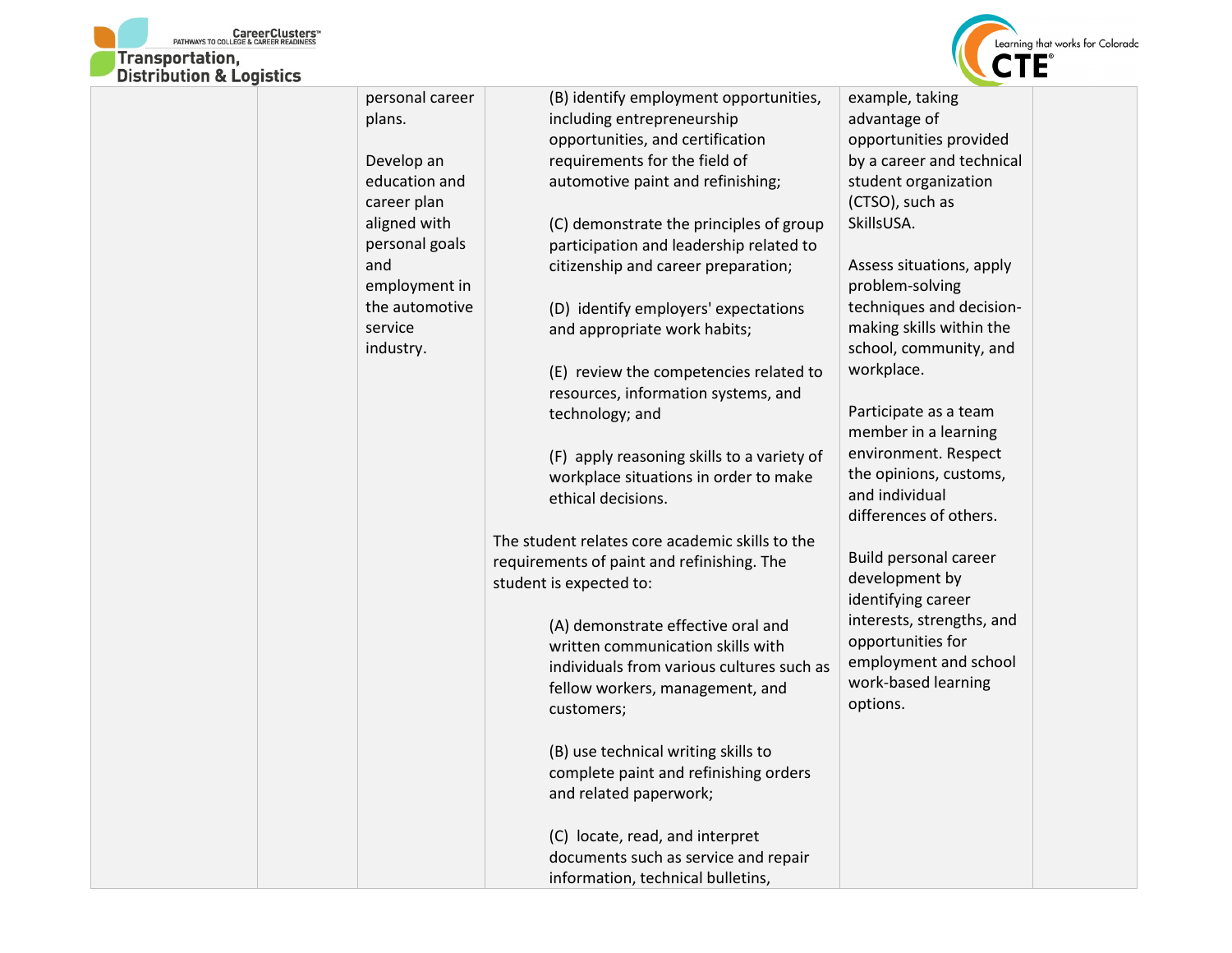



| DISTRIBUTION & LOGISTICS |                                                                                                                                                                          |                                                                                                                                                                                                                                                                                                                                                                                                                                                                                                                                                                                                                                                                                                                                                                                                                                                                                                                                                                                                                              |                                                                                                                                                                                                                                                                                                                                                                                                                                                                                                                                                                                                                                                                                                                |
|--------------------------|--------------------------------------------------------------------------------------------------------------------------------------------------------------------------|------------------------------------------------------------------------------------------------------------------------------------------------------------------------------------------------------------------------------------------------------------------------------------------------------------------------------------------------------------------------------------------------------------------------------------------------------------------------------------------------------------------------------------------------------------------------------------------------------------------------------------------------------------------------------------------------------------------------------------------------------------------------------------------------------------------------------------------------------------------------------------------------------------------------------------------------------------------------------------------------------------------------------|----------------------------------------------------------------------------------------------------------------------------------------------------------------------------------------------------------------------------------------------------------------------------------------------------------------------------------------------------------------------------------------------------------------------------------------------------------------------------------------------------------------------------------------------------------------------------------------------------------------------------------------------------------------------------------------------------------------|
|                          |                                                                                                                                                                          | specifications, schematics, and parts<br>catalogs; and                                                                                                                                                                                                                                                                                                                                                                                                                                                                                                                                                                                                                                                                                                                                                                                                                                                                                                                                                                       |                                                                                                                                                                                                                                                                                                                                                                                                                                                                                                                                                                                                                                                                                                                |
|                          |                                                                                                                                                                          | (D) demonstrate competencies required<br>to use and interpret service repair<br>bulletins.                                                                                                                                                                                                                                                                                                                                                                                                                                                                                                                                                                                                                                                                                                                                                                                                                                                                                                                                   |                                                                                                                                                                                                                                                                                                                                                                                                                                                                                                                                                                                                                                                                                                                |
| Safety                   | Students<br>practice<br>personal and<br>occupational<br>safety and<br>understand the<br>environmental<br>effects of<br>collision repair<br>and refinishing<br>practices. | The student knows the function and application<br>of tools, equipment, technologies, and materials<br>used in paint and refinishing services. The<br>student is expected to:<br>(A) identify safety and personal health<br>hazards according to Occupational<br>Safety and Health Association (OSHA)<br>guidelines and the "Right to Know Law";<br>(B) inspect spray environment and<br>equipment to ensure compliance with<br>federal, state, and local regulations and<br>for safety and cleanliness hazards;<br>(C) select, use, inspect, ensure fit and<br>operation, and perform maintenance in<br>accordance with OSHA Regulation<br>1910.134 and applicable state and local<br>regulation of a National Institute of<br>Occupational of Safety and Health<br>(NIOSH) approved air purifying<br>respirator;<br>(D) select, use, and perform<br>maintenance in accordance with OSHA<br>Regulation 1910.134 and applicable<br>state and local regulation for a NIOSH<br>approved fresh air make-up respirator<br>system; | Comply with personal<br>and environmental<br>safety practices<br>associated with clothing<br>and the use of gloves;<br>respiratory protection;<br>eye protection; hearing<br>protection; hand tools;<br>power equipment;<br>proper ventilation; and<br>the handling, storage,<br>and disposal of<br>chemicals/materials in<br>accordance with local,<br>state, and federal safety<br>and environmental<br>regulations. Identify<br>vehicle manufacturer's<br>SRS types, locations, and<br>recommended<br>procedures before<br>inspecting or replacing<br>components.<br>Use and inspect personal<br>protective equipment<br>every time equipment is<br>used.<br>Locate, read, and<br>interpret federal, state, |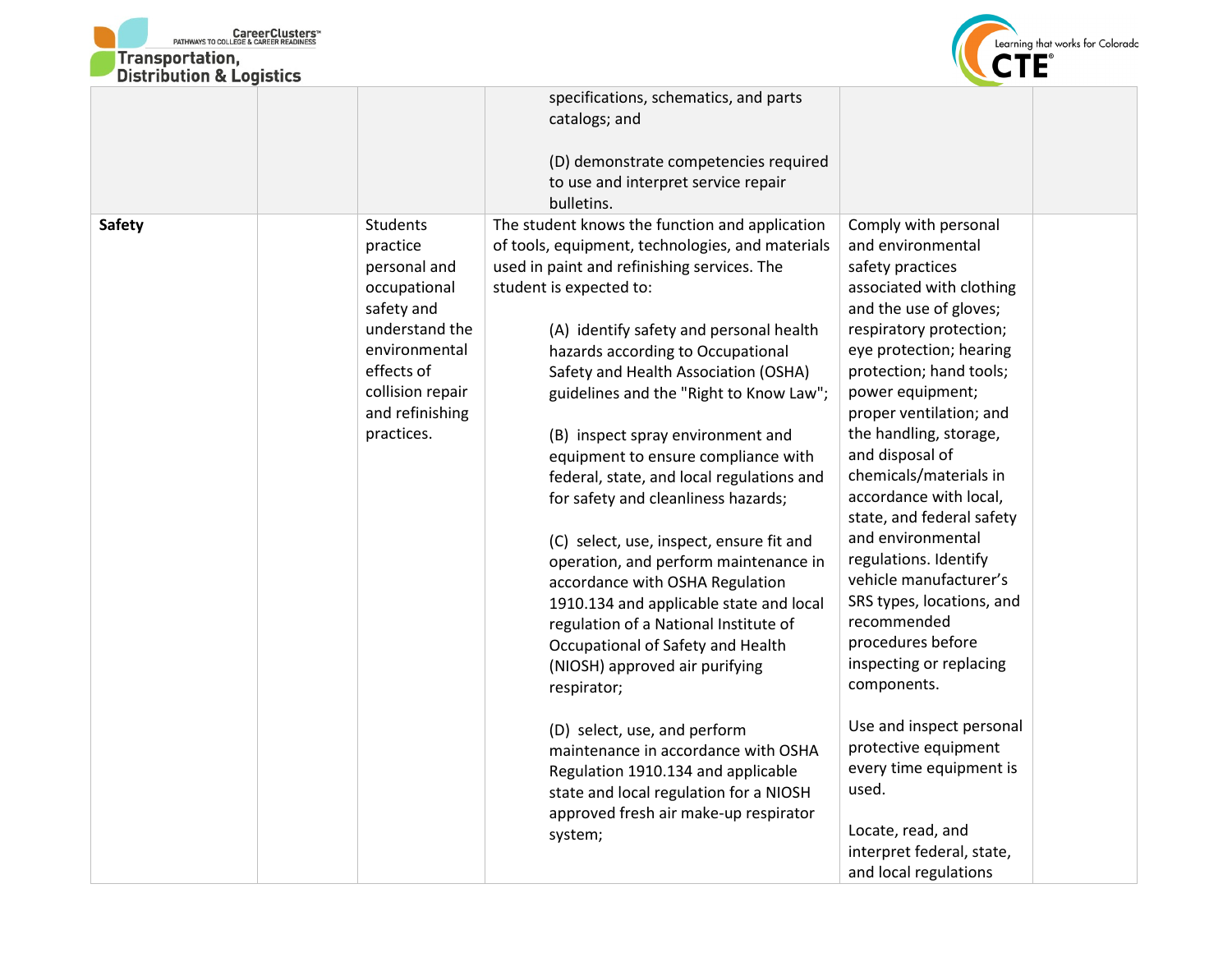



| <b>DISTRIBUTION &amp; LOGISTICS</b> |                                         |                            |  |
|-------------------------------------|-----------------------------------------|----------------------------|--|
|                                     | (E) select and use the proper personal  | impacting the painting     |  |
|                                     | safety equipment such as gloves, suits, | and refinishing of         |  |
|                                     | hoods, and eye and ear protection;      | vehicles. Follow           |  |
|                                     |                                         | regulations and            |  |
|                                     | (F) use hand and power tools and        | procedures to work         |  |
|                                     | equipment commonly employed in          | safely around materials    |  |
|                                     | paint and refinishing technologies,     | and equipment.             |  |
|                                     | according to industry safety standards; | a. Identify and take       |  |
|                                     |                                         | necessary precautions      |  |
|                                     | (G) properly handle and dispose of      | with hazardous             |  |
|                                     | environmentally hazardous materials     | operations and materials   |  |
|                                     | used in paint and refinishing           | according to federal,      |  |
|                                     | technologies; and                       | state, and local           |  |
|                                     |                                         | regulations.               |  |
|                                     | (H) demonstrate knowledge of new and    | b. Identify safety and     |  |
|                                     | emerging paint and refinishing          | personal health hazards    |  |
|                                     | technologies.                           | according to OSHA          |  |
|                                     |                                         | guidelines and the "Right  |  |
|                                     |                                         | to Know Law".              |  |
|                                     |                                         | c. Inspect spray           |  |
|                                     |                                         | environment and            |  |
|                                     |                                         | equipment to ensure        |  |
|                                     |                                         | compliance with federal,   |  |
|                                     |                                         | state and local            |  |
|                                     |                                         | regulations, and for       |  |
|                                     |                                         | safety and cleanliness     |  |
|                                     |                                         | hazards.                   |  |
|                                     |                                         | d. Select and use a        |  |
|                                     |                                         | NIOSH approved air         |  |
|                                     |                                         | purifying respirator.      |  |
|                                     |                                         | Inspect condition and      |  |
|                                     |                                         | ensure fit and operation.  |  |
|                                     |                                         | Perform proper             |  |
|                                     |                                         | maintenance in             |  |
|                                     |                                         | accordance with OSHA       |  |
|                                     |                                         | Regulation 1910.134 and    |  |
|                                     |                                         | applicable state and local |  |
|                                     |                                         | regulation.                |  |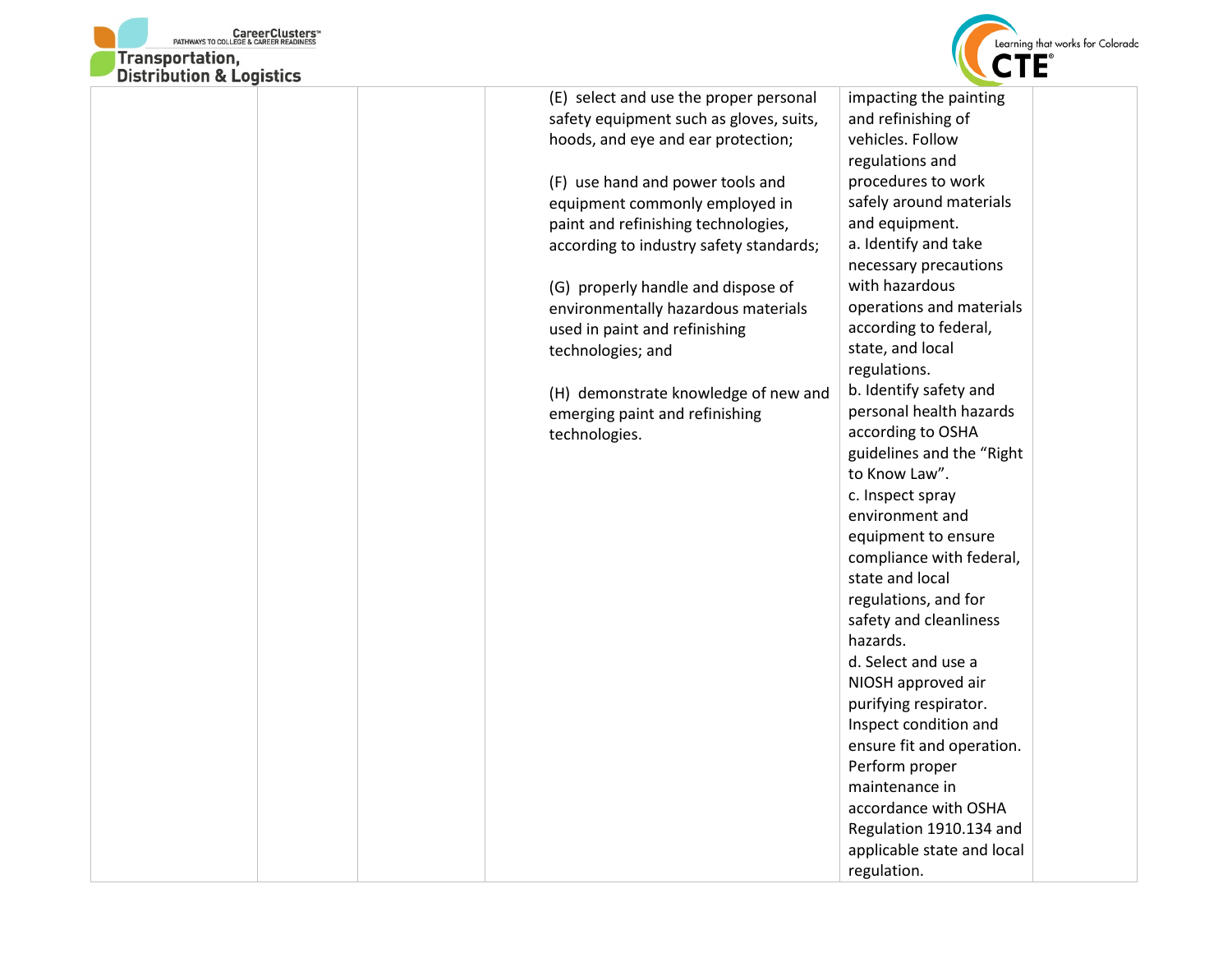| <b>CareerClusters</b> "<br>LEGE & CAREER READINESS<br>PATHWAYS TO COLLEG<br><b>Transportation,</b><br><b>Distribution &amp; Logistics</b> |                                                                                                                                                                                                                                |                                                                                                                                                                                                                                                                                                                                                                                                                                                                                                                     | Learning that works for Colorado<br>CTE®                                                                                                                                                                                                                                                                                                                                                                                                                                                     |
|-------------------------------------------------------------------------------------------------------------------------------------------|--------------------------------------------------------------------------------------------------------------------------------------------------------------------------------------------------------------------------------|---------------------------------------------------------------------------------------------------------------------------------------------------------------------------------------------------------------------------------------------------------------------------------------------------------------------------------------------------------------------------------------------------------------------------------------------------------------------------------------------------------------------|----------------------------------------------------------------------------------------------------------------------------------------------------------------------------------------------------------------------------------------------------------------------------------------------------------------------------------------------------------------------------------------------------------------------------------------------------------------------------------------------|
|                                                                                                                                           |                                                                                                                                                                                                                                |                                                                                                                                                                                                                                                                                                                                                                                                                                                                                                                     | e. Select and use a<br>NIOSH approved<br>supplied air (Fresh Air<br>Make-up) respirator<br>system. Perform proper<br>maintenance in<br>accordance with OSHA<br>Regulation 1910.134 and<br>applicable state and local<br>regulation.<br>f. Select and use the<br>proper personal safety<br>equipment for surface<br>preparation, spray gun<br>and related equipment<br>operation, paint mixing,<br>matching and<br>application, paint<br>defects, and detailing<br>(gloves, suits, hoods, eye |
| <b>Collision Industry</b><br><b>Foundations</b>                                                                                           | Use technical<br>vocabulary,<br>technical<br>reports and<br>manuals,<br>electronic<br>systems, and<br>related<br>technical data<br>resources, as<br>appropriate, to<br>determine<br>repairs and<br>estimates.<br>Use industry- | The student understands the technical<br>knowledge and skills of paint and refinishing<br>systems. The student is expected to:<br>(A) demonstrate the basic types of<br>refinishing procedures for the different<br>types of vehicle body construction used<br>in the auto refinishing industry;<br>(B) demonstrate the proper<br>preparation, application, and refinishing<br>with various paint products, decals, and<br>adhesives;<br>(C) estimate parts and labor costs on<br>paint and refinishing orders; and | and ear protection, etc.).<br>Read and interpret a<br>damage report and<br>observe damages,<br>synthesizing information<br>from both text and<br>observation to create a<br>basic repair plan for a<br>damaged automobile.<br>Citing resources such as<br>instructional manuals,<br>textbooks, example work<br>orders, and other<br>resources, create a<br>written overview of the<br>steps necessary to repair<br>the vehicle.                                                              |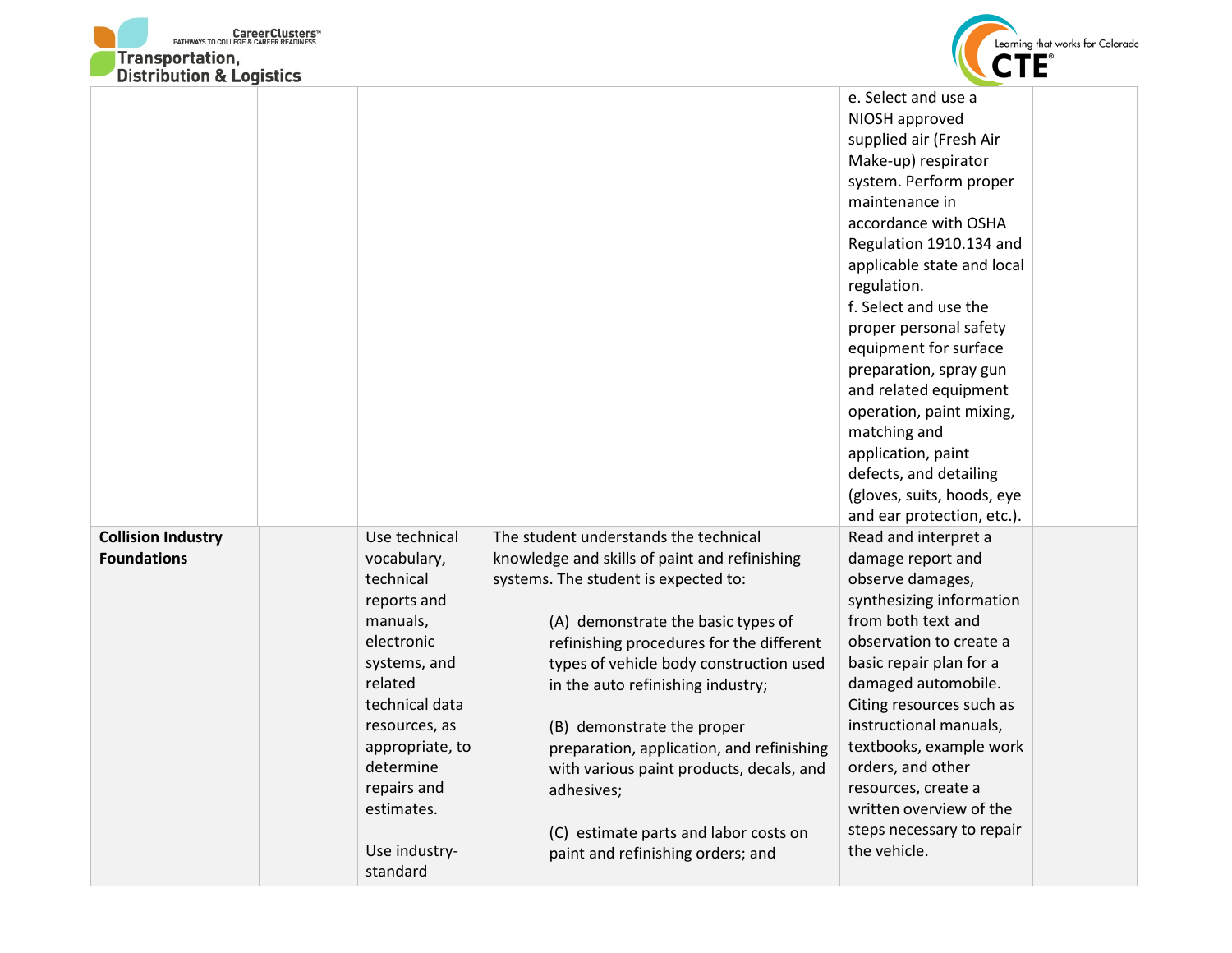



|                                                  | measurement<br>scales, devices,<br>and systems to<br>perform design,<br>fabrication,<br>diagnostic,<br>maintenance,<br>and repair<br>procedures.<br>Understand<br>how certain<br>tools and<br>equipment are<br>used to<br>perform | (D) perform precision measurements of<br>paint and materials.<br>The student knows the function and application<br>of tools, equipment, technologies, and materials<br>used in collision repair. The student is expected<br>to:<br>use hand and power tools and<br>A)<br>equipment commonly employed in<br>collision repair, according to industry<br>safety standards;<br>identify proper welding and cutting<br>B)<br>techniques and processes in collision<br>repair;<br>properly handle and dispose of<br>C) | Review damage report<br>and analyze damage to<br>determine appropriate<br>methods for overall<br>repair; develop and<br>document a repair plan.                                                                                                                                                                                      |  |
|--------------------------------------------------|-----------------------------------------------------------------------------------------------------------------------------------------------------------------------------------------------------------------------------------|------------------------------------------------------------------------------------------------------------------------------------------------------------------------------------------------------------------------------------------------------------------------------------------------------------------------------------------------------------------------------------------------------------------------------------------------------------------------------------------------------------------|--------------------------------------------------------------------------------------------------------------------------------------------------------------------------------------------------------------------------------------------------------------------------------------------------------------------------------------|--|
|                                                  | maintenance<br>and repair<br>operations.                                                                                                                                                                                          | environmentally hazardous materials<br>used in collision repair and refinishing<br>technologies; and<br>demonstrate knowledge of new and<br>D)<br>emerging collision repair technologies.                                                                                                                                                                                                                                                                                                                        |                                                                                                                                                                                                                                                                                                                                      |  |
| <b>Finish and Painting</b><br><b>Precautions</b> | Demonstrate<br>the concepts,<br>principles, and<br>practices of<br>painting and<br>refinishing.<br>Understand the<br>environmental<br>implications of<br>using new and<br>emerging<br>materials,<br>resources, and                | The student knows the function and application<br>of tools, equipment, technologies, and materials<br>used in paint and refinishing services. The<br>student is expected to:<br>(A) identify safety and personal health<br>hazards according to Occupational<br>Safety and Health Association (OSHA)<br>guidelines and the "Right to Know Law";<br>(B) inspect spray environment and<br>equipment to ensure compliance with<br>federal, state, and local regulations and                                         | Describe and<br>demonstrate the steps<br>necessary to prepare an<br>automobile for non-<br>structural repair.<br>Synthesize information<br>gathered from<br>textbooks, online<br>resources, and firsthand<br>experiences observing a<br>qualified technician to<br>create a list of tools,<br>equipment, and<br>materials needed for |  |
|                                                  | technologies.                                                                                                                                                                                                                     | for safety and cleanliness hazards;                                                                                                                                                                                                                                                                                                                                                                                                                                                                              | each step of preparation.                                                                                                                                                                                                                                                                                                            |  |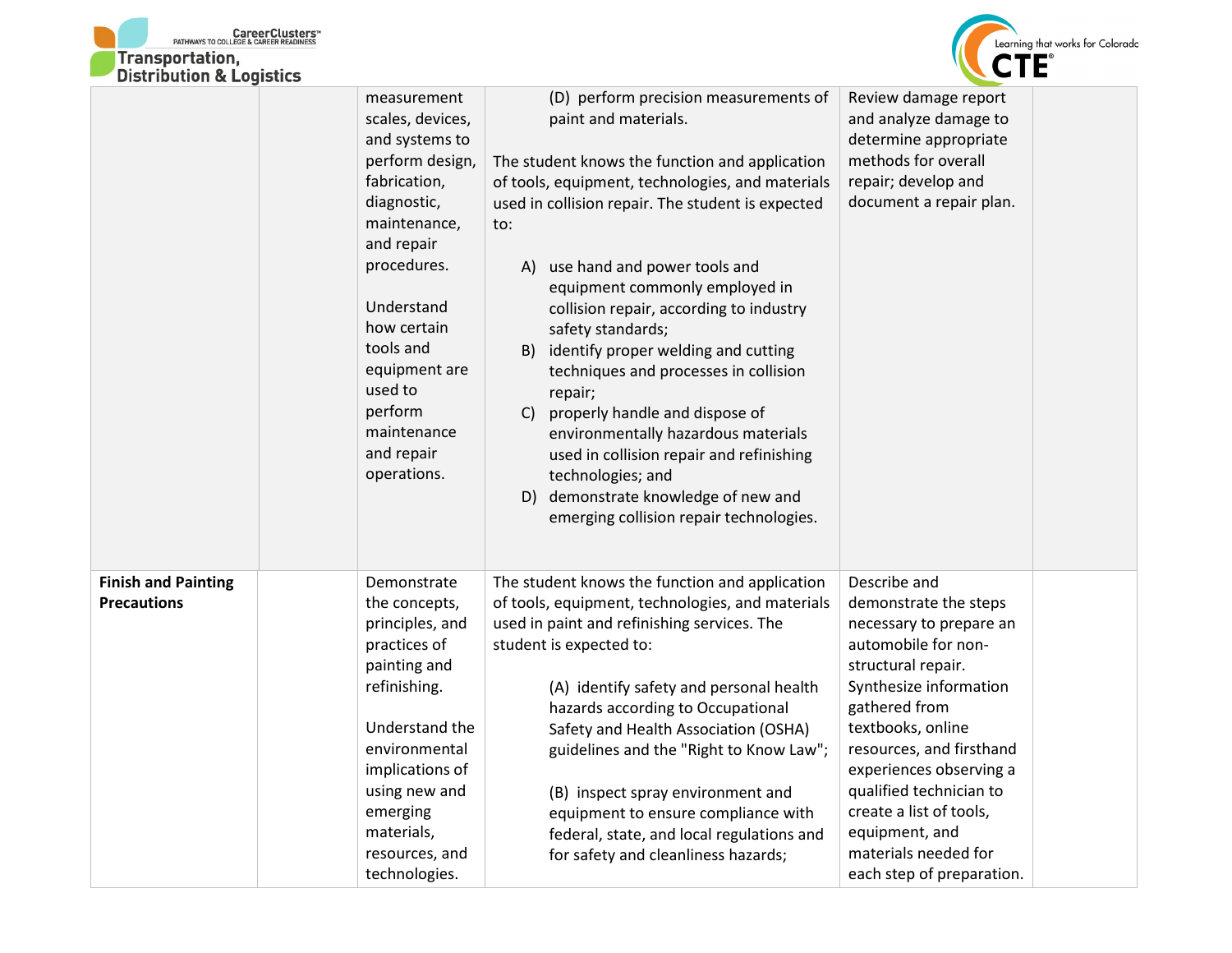



|                  | (C) select, use, inspect, ensure fit and            | Write a description of   |
|------------------|-----------------------------------------------------|--------------------------|
| Practice the     | operation, and perform maintenance in               | the responsibilities and |
| safe handling    | accordance with OSHA Regulation                     | procedures of the repair |
| and storage of   | 1910.134 and applicable state and local             | technician, emphasizing  |
| chemicals and    | regulation of a National Institute of               | safety procedures in     |
| hazardous        | Occupational of Safety and Health                   | each of the following.   |
| wastes as        | (NIOSH) approved air purifying                      | a. Inspect, remove,      |
| required by the  | respirator;                                         | label, store, and        |
| Occupational     |                                                     | reinstall exterior       |
| Safety and       | (D) select, use, and perform                        | trim and                 |
| Health           | maintenance in accordance with OSHA                 | moldings.                |
| Administration   | Regulation 1910.134 and applicable                  | b. Inspect, remove,      |
| (OSHA), Air      | state and local regulation for a NIOSH              | label, store, and        |
| Resources        | approved fresh air make-up respirator               | reinstall interior       |
| Board (ARB),     | system;                                             | trim and                 |
| Air Quality      |                                                     | components.              |
| Management       | (E) select and use the proper personal              | Inspect, remove,<br>c.   |
| <b>Districts</b> | safety equipment such as gloves, suits,             | label, store, and        |
| (AQMDs), and     | hoods, and eye and ear protection;                  | reinstall body           |
| other            |                                                     | panels and               |
| regulatory       | (F) use hand and power tools and                    | components that          |
| agencies.        | equipment commonly employed in                      | may interfere            |
|                  | paint and refinishing technologies,                 | with or be               |
|                  | according to industry safety standards;             | damaged during           |
|                  |                                                     | repair.                  |
|                  | (G) properly handle and dispose of                  | d. Inspect, remove,      |
|                  | environmentally hazardous materials                 | label, store, and        |
|                  | used in paint and refinishing                       | reinstall vehicle        |
|                  | technologies; and                                   | mechanical and           |
|                  |                                                     | electrical               |
|                  | (H) demonstrate knowledge of new and                | components that          |
|                  | emerging paint and refinishing                      | may interfere            |
|                  | technologies.                                       | with or be               |
|                  |                                                     | damaged during           |
|                  | The student applies the technical knowledge         | repair.                  |
|                  | and skills of paint and refinishing to simulated or | e. Protect panels,       |
|                  |                                                     | glass, interior          |
|                  |                                                     | parts, and other         |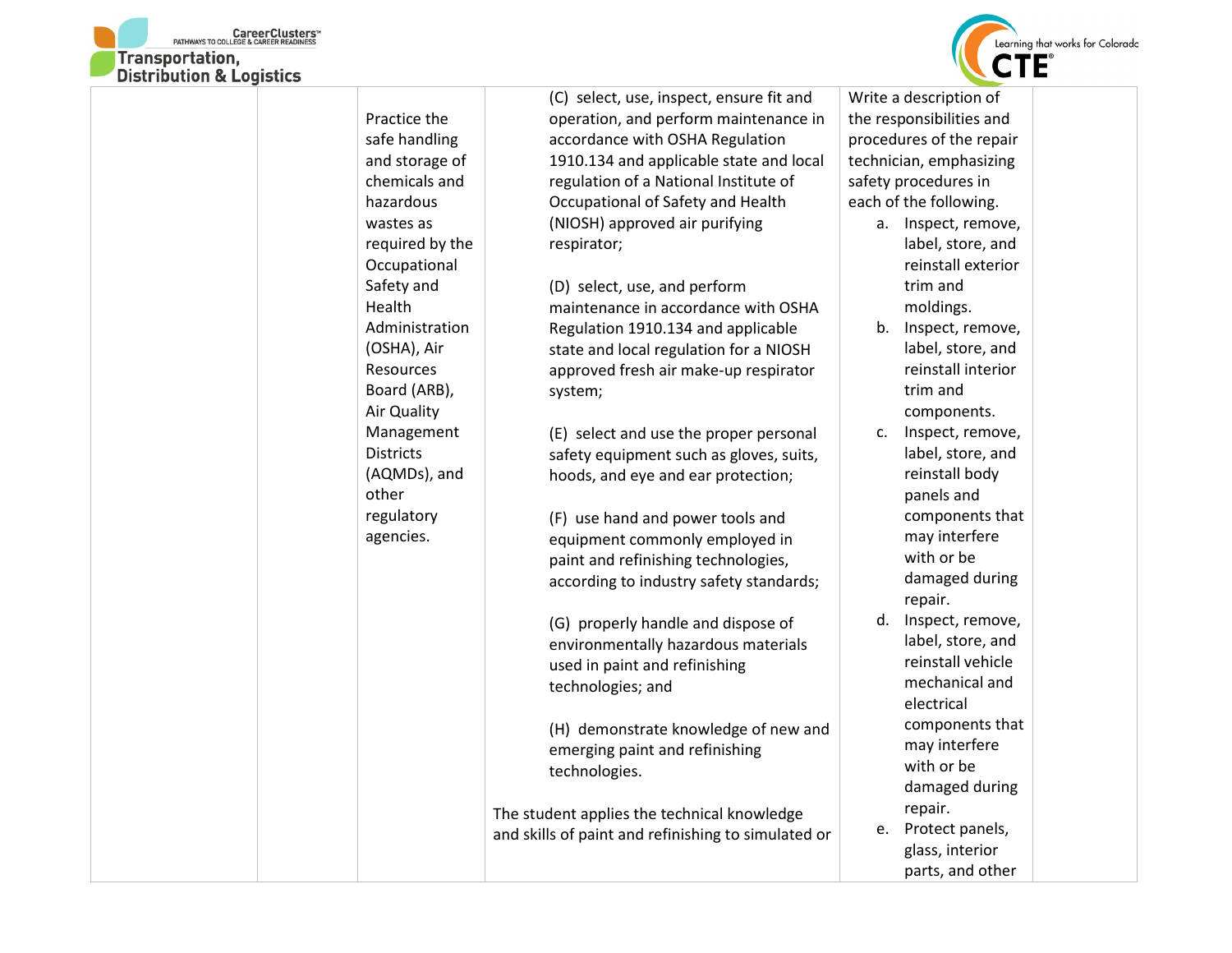



| DISTRIBUTION & LOGISTICS |                                          |                                                                                                                                |                                                                                                            |
|--------------------------|------------------------------------------|--------------------------------------------------------------------------------------------------------------------------------|------------------------------------------------------------------------------------------------------------|
|                          |                                          | actual work situations. The student is expected<br>to:                                                                         | vehicles adjacent<br>to the repair<br>area.                                                                |
|                          |                                          | (A) perform regular audits and<br>inspections to maintain compliance with<br>safety, health, and environmental<br>regulations; | $f_{\rm{r}}$<br>Soap and water<br>wash entire<br>vehicle;<br>complete pre-<br>repair inspection            |
|                          |                                          | (B) inspect types of vehicle construction<br>materials and associated refinishing<br>methods;                                  | checklist.<br>Prepare<br>g.<br>damaged area<br>using water-                                                |
|                          |                                          | (C) identify different types of vehicle<br>finishes and associated refinish<br>techniques;                                     | based and<br>solvent-based<br>cleaners.                                                                    |
|                          |                                          | (D) inspect, identify, and determine the<br>cause of paint and refinishing defects;                                            | h.<br>Remove<br>corrosion<br>protection,<br>undercoatings,                                                 |
|                          |                                          | (E) discuss corrosion protection; and                                                                                          | sealers, and<br>other protective<br>coatings as                                                            |
|                          |                                          | (F) demonstrate vehicle detailing.                                                                                             | necessary to<br>perform repairs.                                                                           |
|                          |                                          |                                                                                                                                | Inspect, remove,<br>i.<br>and reinstall<br>repairable<br>plastics and                                      |
|                          |                                          |                                                                                                                                | other<br>components for<br>off-vehicle repair                                                              |
| Refinishing              | Identify, use,                           | The student applies the technical knowledge                                                                                    | Create and publish a                                                                                       |
| Preparation              | and repair<br>plastics and<br>adhesives. | and skills of surface preparation to simulated or<br>actual work situations. The student is expected<br>to:                    | plan for refinishing using<br>a total product system.<br>Perform inspections to<br>determine the condition |
|                          | Prepare                                  | (A) inspect and identify type of finish,                                                                                       | of the vehicle. Examine                                                                                    |
|                          | surfaces for                             | surface condition, and film thickness                                                                                          | resources such as                                                                                          |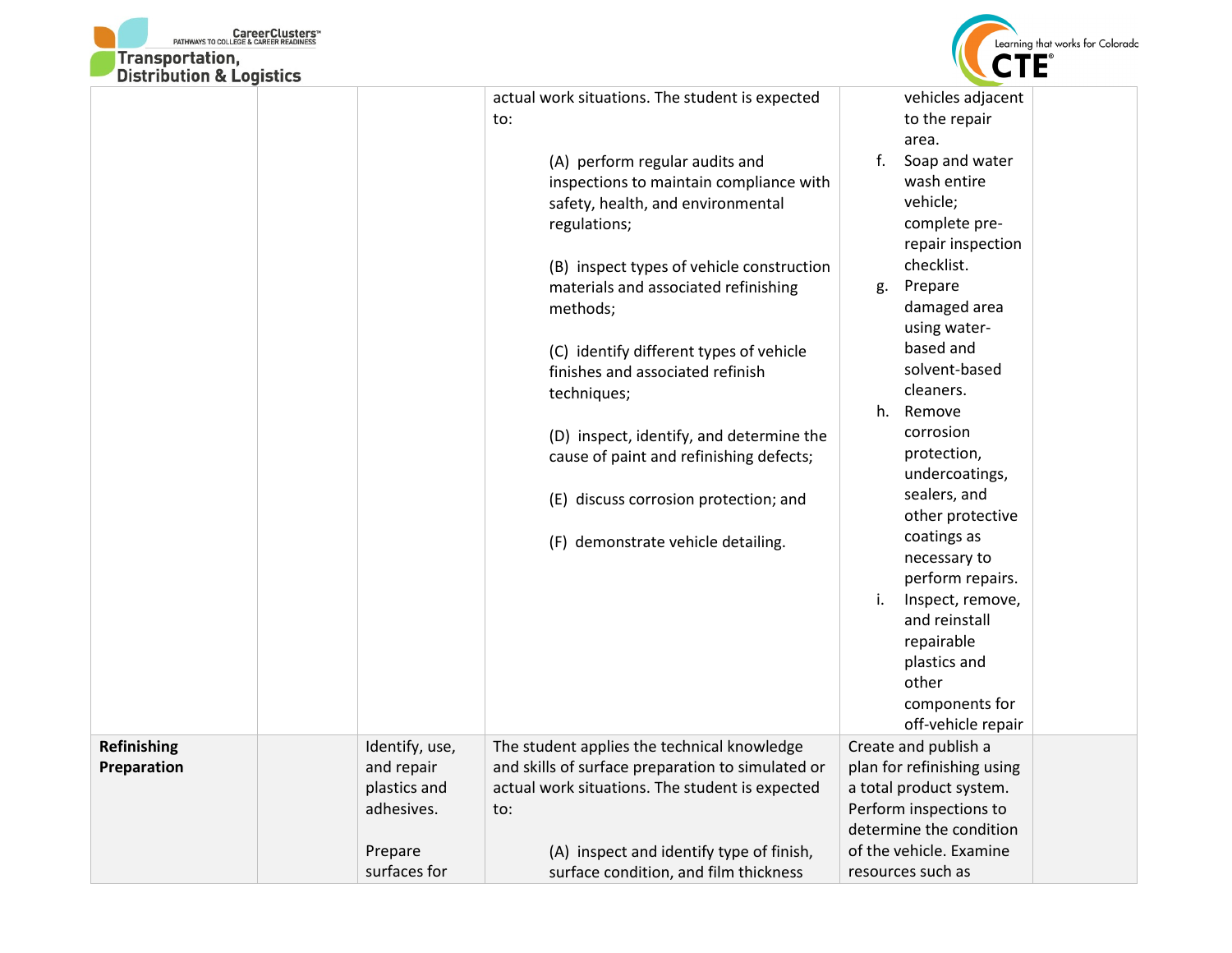



|  | painting and | and develop and document a plan for      | instructional manuals,    |
|--|--------------|------------------------------------------|---------------------------|
|  | finishing.   | refinishing;                             | textbooks, case studies,  |
|  |              |                                          | and other resources to    |
|  |              | (B) featheredge areas to be refinished;  | determine the             |
|  |              |                                          | considerations and steps  |
|  |              | (C) apply suitable metal treatment or    | to include in the         |
|  |              | primer;                                  | refinishing plan, citing  |
|  |              |                                          | evidence to justify       |
|  |              | (D) mask and protect other areas that    | elements of the plan.     |
|  |              | will not be refinished;                  | Consult with the          |
|  |              |                                          | instructor and peers to   |
|  |              | (E) mix primer, primer-surfacer, or      | edit and revise the plan. |
|  |              | primer-sealer;                           | a. Inspect, remove,       |
|  |              |                                          | store, and replace        |
|  |              | (F) identify a complimentary color or    | exterior trim and         |
|  |              | shade of undercoat to improve            | components necessary      |
|  |              | coverage;                                | for proper surface        |
|  |              |                                          | preparation.              |
|  |              | (G) apply primer onto surface of         | b. Soap and water wash    |
|  |              | repaired area;                           | entire vehicle; use       |
|  |              |                                          | appropriate cleaner to    |
|  |              | (H) remove dust from area to be          | remove contaminants.      |
|  |              | refinished, including cracks or moldings | c. Inspect and identify   |
|  |              | of adjacent areas;                       | type of finish, surface   |
|  |              |                                          | condition, and film       |
|  |              | (I) clean area to be refinished using a  | thickness; develop and    |
|  |              | final cleaning solution;                 | document a plan for       |
|  |              |                                          | refinishing using a total |
|  |              | (J) remove, with a tack rag, any dust or | product system.           |
|  |              | lint particles from the area to be       |                           |
|  |              | refinished;                              | Diagram the steps         |
|  |              |                                          | necessary to prepare the  |
|  |              | (K) apply suitable sealer to the area    | surfaces of a vehicle for |
|  |              | being refinished;                        | painting. Synthesize      |
|  |              |                                          | information gathered      |
|  |              | (L) apply stone chip resistant coating;  | from textbooks, online    |
|  |              |                                          | resources, and firsthand  |
|  |              |                                          | experiences observing a   |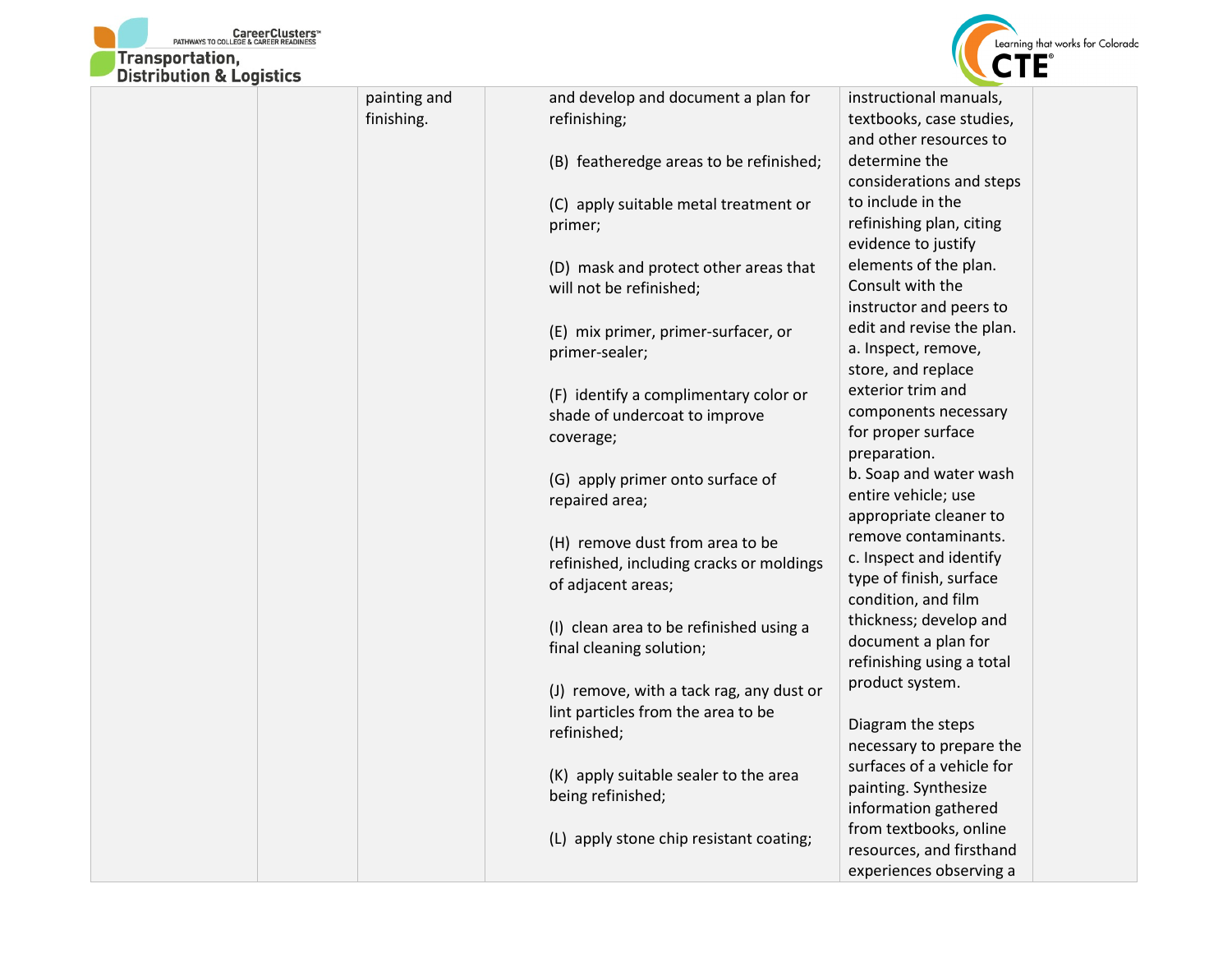



rigid, or flexible plastic parts to be refinished and determine the materials needed and preparation and refinishing procedures; and

(N) identify metal parts to be refinished and determine the materials needed and preparation and refinishing procedures.

qualified technician to create a list of tools, equipment, and materials needed for each step of preparation. Create a visual display with supporting text outlining the responsibilities and procedures of the repair technician, noting the appropriate timing of each task.

Perform proper procedures to prepare the surface of a vehicle. a. Strip paint to bare substrate (paint removal). b. Dry or wet sand areas to be refinished. c. Featheredge areas to be refinished. d. Apply suitable metal treatment or primer in accordance with total product systems. e. Mask and protect other areas that will not be refinished. f. Mix primer, primersurfacer or primersealer. g. Identify a complimentary color or shade of undercoat to improve coverage.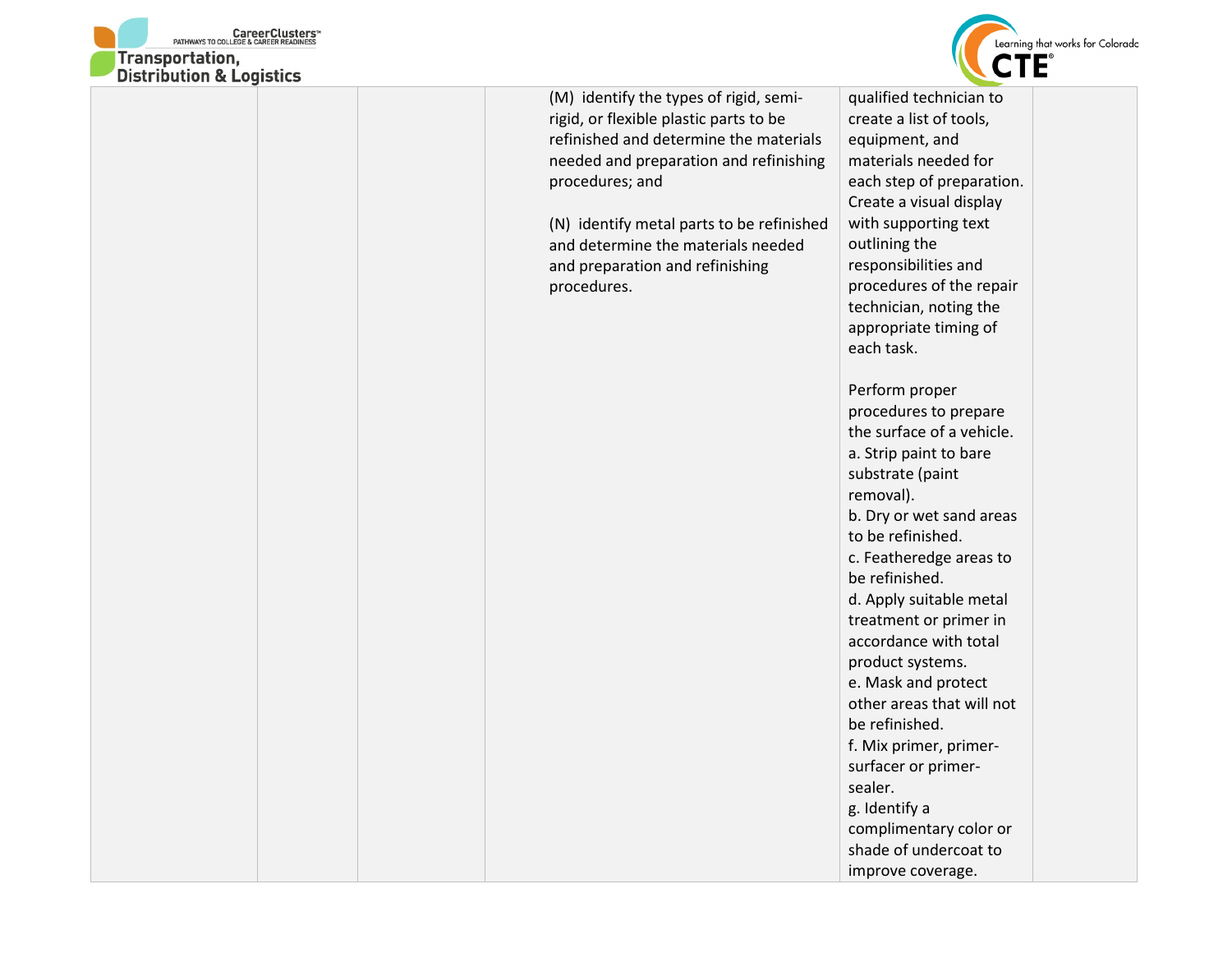



surface of repaired area. i. Apply two-component finishing filler to minor surface imperfections. j. Block sand area to which primer-surfacer has been applied. k. Dry sand area to which finishing filler has been applied. l. Remove dust from area to be refinished, including cracks or moldings of adjacent areas. m. Clean area to be refinished using a final cleaning solution. n. Remove, with a tack rag, any dust or lint particles from the area to be refinished. o. Apply suitable sealer to the area being refinished. p. Scuff sand to remove nibs or imperfections from a sealer. q. Apply stone chip resistant coating. r. Restore caulking and seam sealers to repaired areas. s. Prepare adjacent panels for blending. t. Identify the types of rigid, semi-rigid or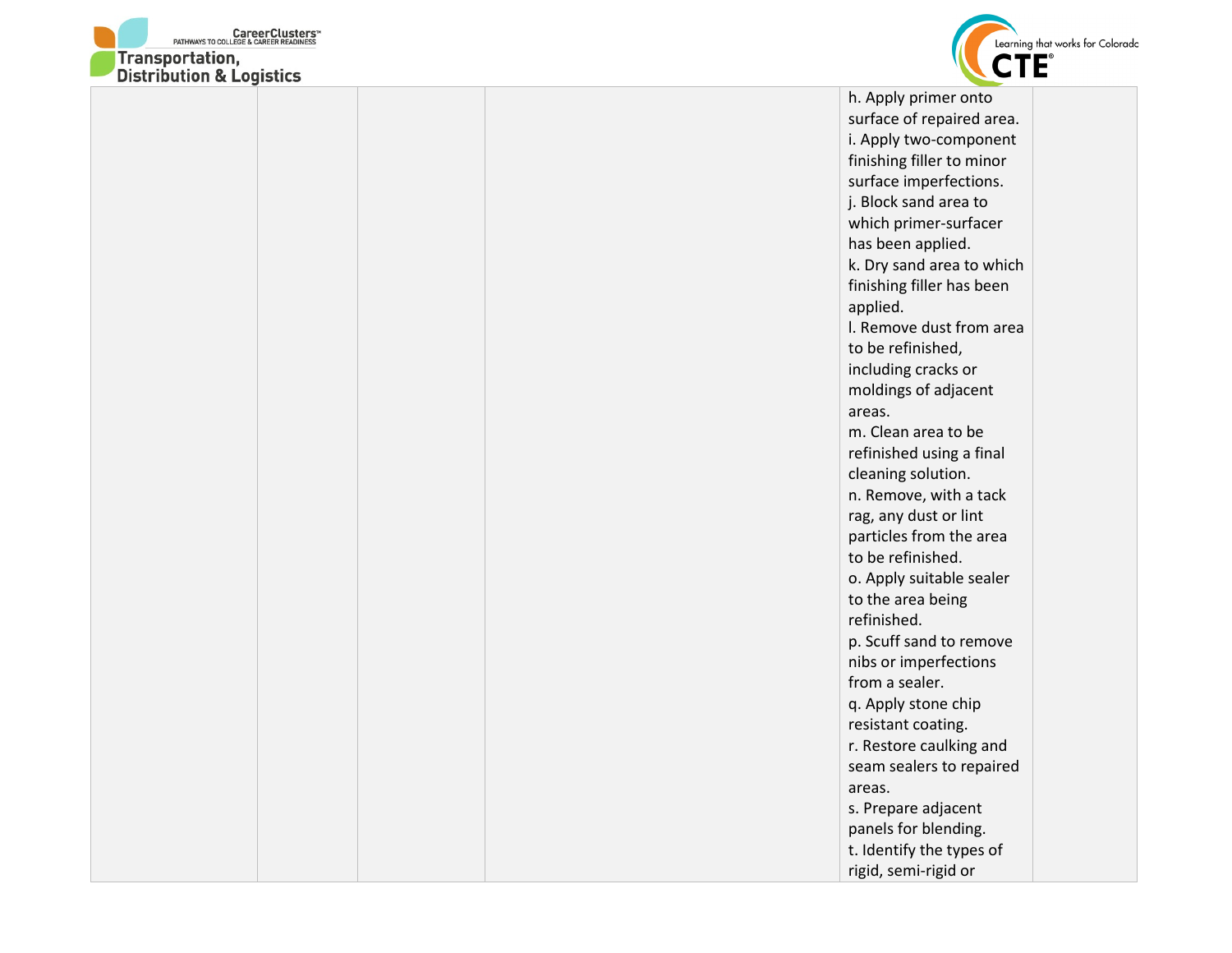



| <b>DISTRIBUTION &amp; LOGISTICS</b>   |                                                                     |                                                                                                                                                                                                                                                                                                                                                                                                                                                                                                                                                                                                                                             | flexible plastic parts to<br>be refinished; determine<br>the materials needed,<br>preparation, and<br>refinishing procedures.<br>u. Identify metal parts to<br>be refinished; determine<br>the materials needed,<br>preparation, and<br>refinishing procedures.                                                                                                                                                                                                                                                                                                                                                                                                                               |
|---------------------------------------|---------------------------------------------------------------------|---------------------------------------------------------------------------------------------------------------------------------------------------------------------------------------------------------------------------------------------------------------------------------------------------------------------------------------------------------------------------------------------------------------------------------------------------------------------------------------------------------------------------------------------------------------------------------------------------------------------------------------------|-----------------------------------------------------------------------------------------------------------------------------------------------------------------------------------------------------------------------------------------------------------------------------------------------------------------------------------------------------------------------------------------------------------------------------------------------------------------------------------------------------------------------------------------------------------------------------------------------------------------------------------------------------------------------------------------------|
| <b>Spray Gun</b><br><b>Techniques</b> | Practice<br>operation of<br>spray guns and<br>related<br>equipment. | The student applies the technical knowledge<br>and skills of spray gun and related components<br>to simulated or actual work situations. The<br>student is expected to:<br>(A) inspect, clean, and determine<br>condition of spray guns, spray<br>environment, and related equipment<br>such as air hoses, regulators, air lines,<br>and air source;<br>(B) select spray gun setup, including<br>fluid needle, nozzle, and cap, for<br>product being applied;<br>(C) test and adjust spray gun using fluid,<br>air, and pattern control valves; and<br>(D) demonstrate an understanding of<br>the operation of pressure spray<br>equipment. | Read and interpret<br>instructional manuals<br>and other technical texts<br>and observe<br>demonstrations of<br>qualified technicians to<br>understand and<br>demonstrate the proper<br>procedures involved in<br>operating a spray gun<br>and related equipment.<br>Use these texts to create<br>a training document to<br>instruct a new technician<br>on maintaining and<br>operating spray guns and<br>related equipment.<br>a. Inspect, clean, and<br>determine condition of<br>spray guns and related<br>equipment (air hoses,<br>regulators, air lines, air<br>source, and spray<br>environment).<br>b. Select spray gun setup<br>(fluid needle, nozzle, and<br>cap) for product being |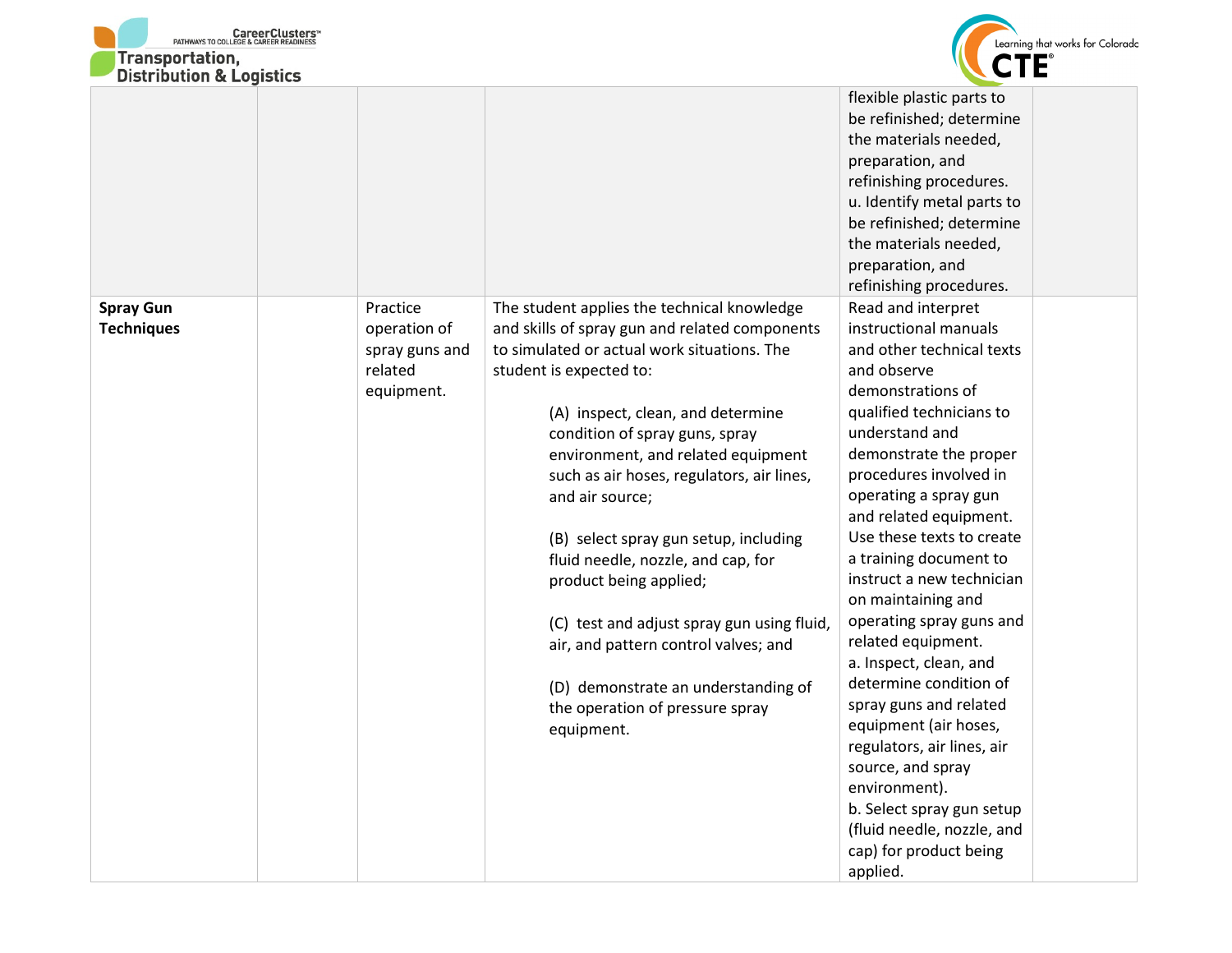



| DISTRIBUTION & LOUISTICS |                  |                                                              |                                              |
|--------------------------|------------------|--------------------------------------------------------------|----------------------------------------------|
|                          |                  |                                                              | c. Test and adjust spray                     |
|                          |                  |                                                              | gun using fluid, air and                     |
|                          |                  |                                                              | pattern control valves.                      |
|                          |                  |                                                              | d. Demonstrate an                            |
|                          |                  |                                                              | understanding of the                         |
|                          |                  |                                                              | operation of pressure                        |
|                          |                  |                                                              | spray equipment.                             |
| Paint                    | Practice mixing, | The student applies the technical knowledge                  | Identify paint mixing                        |
|                          | matching, and    | and skills of paint mixing, matching, and                    | procedures by                                |
|                          | applying paint.  | applying techniques to simulated or actual work              | interpreting technical                       |
|                          |                  | situations. The student is expected to:                      | information such as                          |
|                          |                  |                                                              | technical manuals and                        |
|                          |                  | (A) identify color code by manufacturer                      | manufacturer's                               |
|                          |                  | vehicle information label;                                   | websites. Differentiate                      |
|                          |                  |                                                              | the effects of paint ratios                  |
|                          |                  | (B) measure, shake, stir, reduce,                            | on the color and                             |
|                          |                  | catalyze/activate, and strain refinish                       | composition of paint to                      |
|                          |                  | materials;                                                   | hypothesize possible                         |
|                          |                  |                                                              | outcomes of each ratio.                      |
|                          |                  | (C) apply finish using appropriate spray                     |                                              |
|                          |                  | techniques, including gun arc, angle,                        | Calculate proper                             |
|                          |                  | distance, travel speed, and spray                            | formulations of paint                        |
|                          |                  | pattern overlap, for the finish being                        | based upon label                             |
|                          |                  | applied;                                                     | directions using                             |
|                          |                  |                                                              | formulas. Demonstrate                        |
|                          |                  | (D) apply selected product on test or                        | in a live setting or in a                    |
|                          |                  | let-down panel and check for color                           | presentation the ability                     |
|                          |                  | match;                                                       | to follow painting                           |
|                          |                  |                                                              | instructions precisely as                    |
|                          |                  | (E) apply single stage topcoat;                              | they pertain to selection,                   |
|                          |                  |                                                              | mixing, handling, and                        |
|                          |                  |                                                              |                                              |
|                          |                  |                                                              |                                              |
|                          |                  | (F) apply basecoat and clearcoat for                         | application.                                 |
|                          |                  | panel blending and panel refinishing;                        |                                              |
|                          |                  |                                                              | Demonstrate procedures                       |
|                          |                  | (G) apply basecoat and clearcoat for<br>overall refinishing; | to apply paint and<br>refinish plastic parts |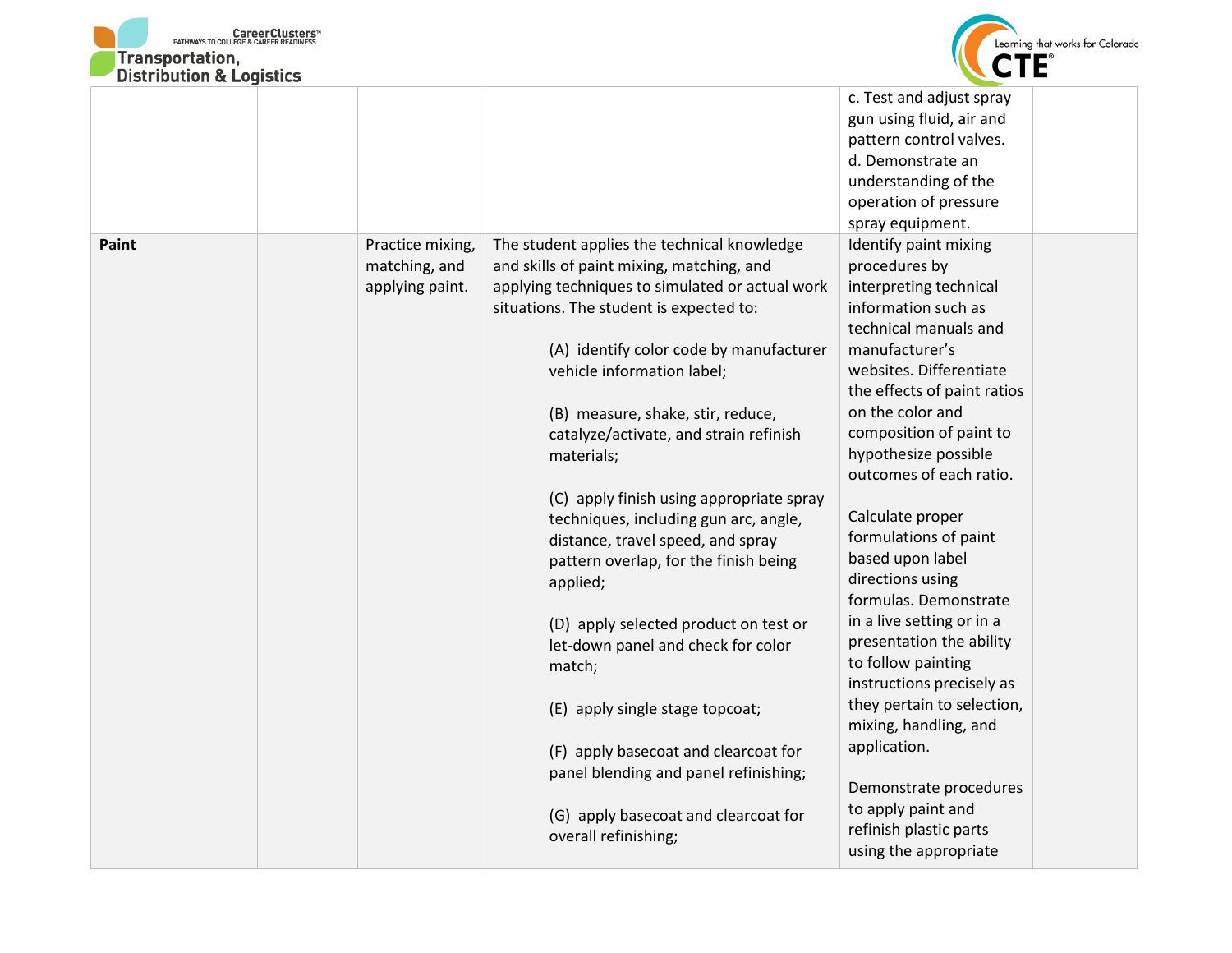



| DISTRIBUTION & LOGISTICS |                                                               |                                 |
|--------------------------|---------------------------------------------------------------|---------------------------------|
|                          | (H) remove nibs or imperfections from                         | tools, equipment, and           |
|                          | basecoat;                                                     | materials.                      |
|                          |                                                               | a. Identify color code by       |
|                          | (I) refinish rigid or semi-rigid plastic                      | manufacturer's vehicle          |
|                          | parts;                                                        | information label.              |
|                          |                                                               | b. Shake, stir, reduce,         |
|                          | (J) refinish flexible plastic parts;                          | catalyze/activate, and          |
|                          |                                                               | strain refinish materials.      |
|                          | (K) apply multi-stage coats for panel                         | c. Apply finish using           |
|                          | blending and overall refinishing;                             | appropriate spray               |
|                          |                                                               | techniques (gun arc,            |
|                          | (L) identify and mix paint using a                            | angle, distance, travel         |
|                          | formula;                                                      | speed, and spray pattern        |
|                          |                                                               | overlap) for the finish         |
|                          | (M) identify poor hiding colors and                           | being applied.                  |
|                          | determine necessary action;                                   | d. Apply selected               |
|                          |                                                               | product on test or let-         |
|                          |                                                               | down panel; check for           |
|                          | (N) tint color using formula to achieve a<br>blendable match; | color match.                    |
|                          |                                                               | e. Apply single stage           |
|                          |                                                               | topcoat.                        |
|                          | (O) identify alternative color formula to                     | f. Apply                        |
|                          | achieve a blendable match; and                                | basecoat/clearcoat for          |
|                          |                                                               | panel blending and panel        |
|                          | (P) identify the materials, equipment,                        | refinishing.                    |
|                          | and preparation differences between                           | g. Apply                        |
|                          | petroleum and waterborne                                      | basecoat/clearcoat for          |
|                          | technologies.                                                 | overall refinishing.            |
|                          |                                                               | h. Remove nibs or               |
|                          |                                                               |                                 |
|                          |                                                               | imperfections from<br>basecoat. |
|                          |                                                               |                                 |
|                          |                                                               | i. Refinish rigid or semi-      |
|                          |                                                               | rigid plastic parts.            |
|                          |                                                               | j. Refinish flexible plastic    |
|                          |                                                               | parts.                          |
|                          |                                                               | k. Apply multi-stage            |
|                          |                                                               | coats for panel blending        |
|                          |                                                               | and overall refinishing.        |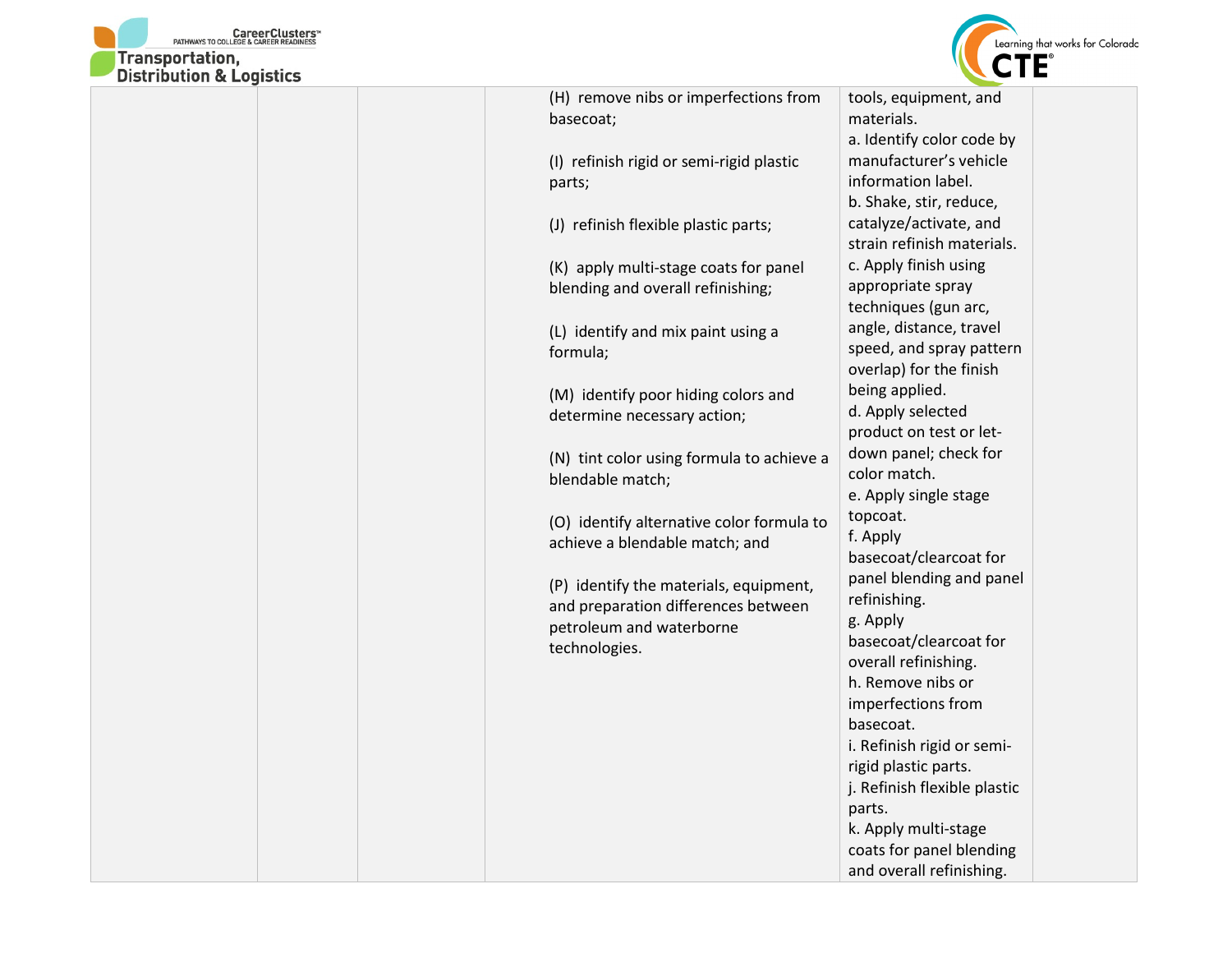



| <b>DISTRIBUTION &amp; LOGISTICS</b> |                                          |                                                                                                                                                                                                                                                                                                                                                                                                                                                                          |                                                                                                                                                                                                                                                                                                                                                                                                                                                                  |
|-------------------------------------|------------------------------------------|--------------------------------------------------------------------------------------------------------------------------------------------------------------------------------------------------------------------------------------------------------------------------------------------------------------------------------------------------------------------------------------------------------------------------------------------------------------------------|------------------------------------------------------------------------------------------------------------------------------------------------------------------------------------------------------------------------------------------------------------------------------------------------------------------------------------------------------------------------------------------------------------------------------------------------------------------|
|                                     |                                          |                                                                                                                                                                                                                                                                                                                                                                                                                                                                          | I. Identify and mix paint<br>using a formula.<br>m. Identify poor hiding<br>colors; determine<br>necessary action.<br>n. Tint color using<br>formula to achieve a<br>blendable match.<br>o. Identify alternative<br>color formula to achieve<br>a blendable match.<br>p. Identify the materials,<br>equipment, and<br>preparation differences<br>between solvent and<br>waterborne                                                                               |
| <b>Paint Detailing</b>              | Prepare<br>vehicles for<br>final detail. | The student applies the technical knowledge<br>and skills of final detailing to simulated or actual<br>work situations. The student is expected to:<br>(A) apply decals, transfers,<br>tapes, woodgrains, and<br>pinstripes such as painted and<br>taped;<br>(B) sand, buff, and polish fresh<br>or existing finish to remove<br>defects as required;<br>(C) clean vehicle interior,<br>exterior, and glass;<br>(D) clean body openings such as<br>door jambs and edges; | technologies.<br>Explain and demonstrate<br>the proper procedures to<br>complete the final<br>detailing for painting and<br>refinishing projects.<br>Create a checklist and<br>guide a beginning<br>technician could use to<br>plan and perform<br>procedures, noting<br>common mistakes to<br>avoid.<br>a. Apply decals,<br>transfers, tapes,<br>woodgrains, pinstripes<br>(painted and taped), etc.<br>b. Sand, buff and polish<br>fresh or existing finish to |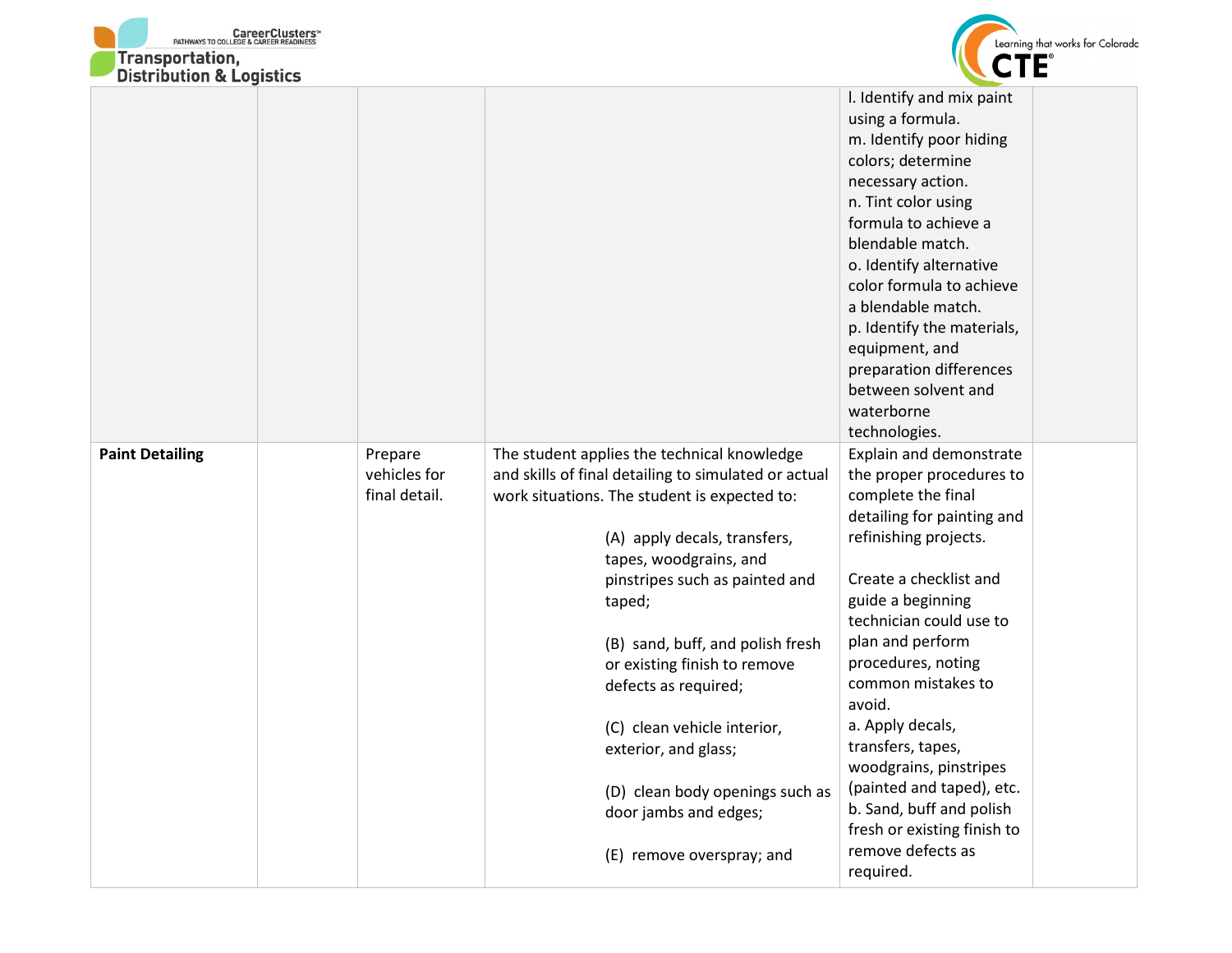



| (F) complete quality control<br>c. Clean interior,<br>using a checklist.<br>exterior, and glass.<br>d. Clean body openings<br>(door jambs and edges,<br>$etc.$ ).<br>e. Remove overspray.<br>f. Perform vehicle clean-<br>up; complete quality<br>control using a checklist.<br><b>Paint Defects</b><br>Create a listing of a wide<br>Analyze the<br>Analyze issues related to paint mixing,<br>array of paint defects<br>causes and<br>matching, and applying techniques to simulated<br>cures of paint<br>or actual work situations. The student is<br>possible including<br>defects.<br>expected to:<br>detailed descriptions,<br>causes, and solutions.<br>Compare and contrast<br>(A) Identify common painting defect and<br>their causes; and<br>the characteristics and | <b>DISTRIBUTION &amp; LOGISTICS</b> |                                          |                            |
|--------------------------------------------------------------------------------------------------------------------------------------------------------------------------------------------------------------------------------------------------------------------------------------------------------------------------------------------------------------------------------------------------------------------------------------------------------------------------------------------------------------------------------------------------------------------------------------------------------------------------------------------------------------------------------------------------------------------------------------------------------------------------------|-------------------------------------|------------------------------------------|----------------------------|
|                                                                                                                                                                                                                                                                                                                                                                                                                                                                                                                                                                                                                                                                                                                                                                                |                                     |                                          |                            |
| correct painting defects.<br>in a chart or other visual<br>display.<br>Demonstrate<br>troubleshooting<br>strategies appropriate<br>for identifying and<br>evaluating paint defects<br>in given scenarios<br>including consulting<br>technical documents<br>(such as textbooks and<br>paint manufacturers'<br>websites). Document<br>findings in a technical<br>report, citing evidence to<br>recommend and justify<br>the necessary correction<br>procedures and methods<br>to prevent future                                                                                                                                                                                                                                                                                  |                                     | (B) Identify techniques and solutions to | solutions of paint defects |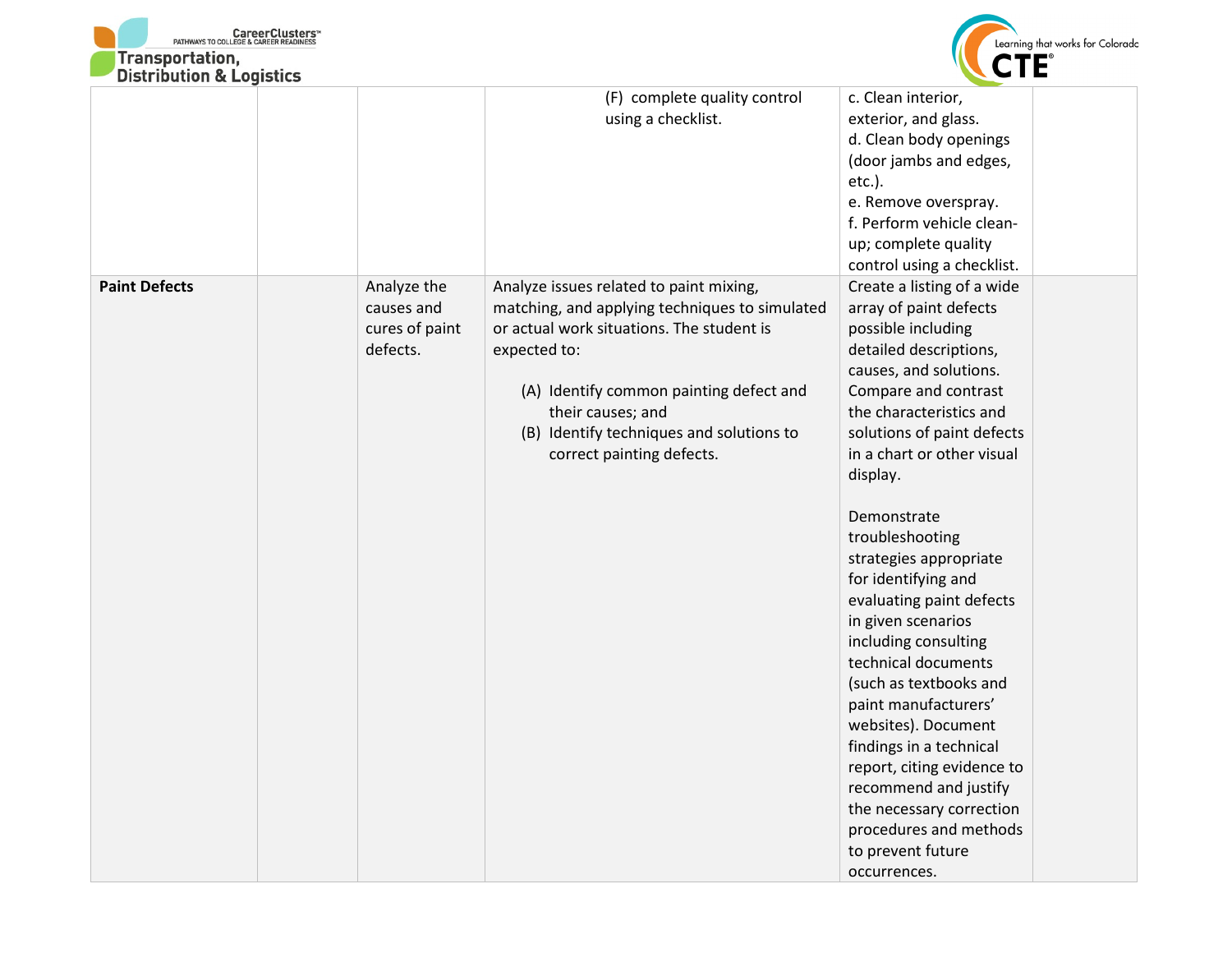



Perform proper procedures to correct paint defects. a. Identify blistering (raising of the paint surface, air entrapment); determine the cause(s) and correct the condition. b. Identify a dry spray appearance in the paint surface; determine the cause(s) and correct the condition. c. Identify the presence of fish-eyes (crater-like openings) in the finish; determine the cause(s) and correct the condition. d. Identify lifting; determine the cause(s) and correct the condition. e. Identify clouding (mottling and streaking in metallic finishes); determine the cause(s) and correct the condition. f. Identify orange peel; determine the cause(s) and correct the condition. g. Identify overspray; determine the cause(s)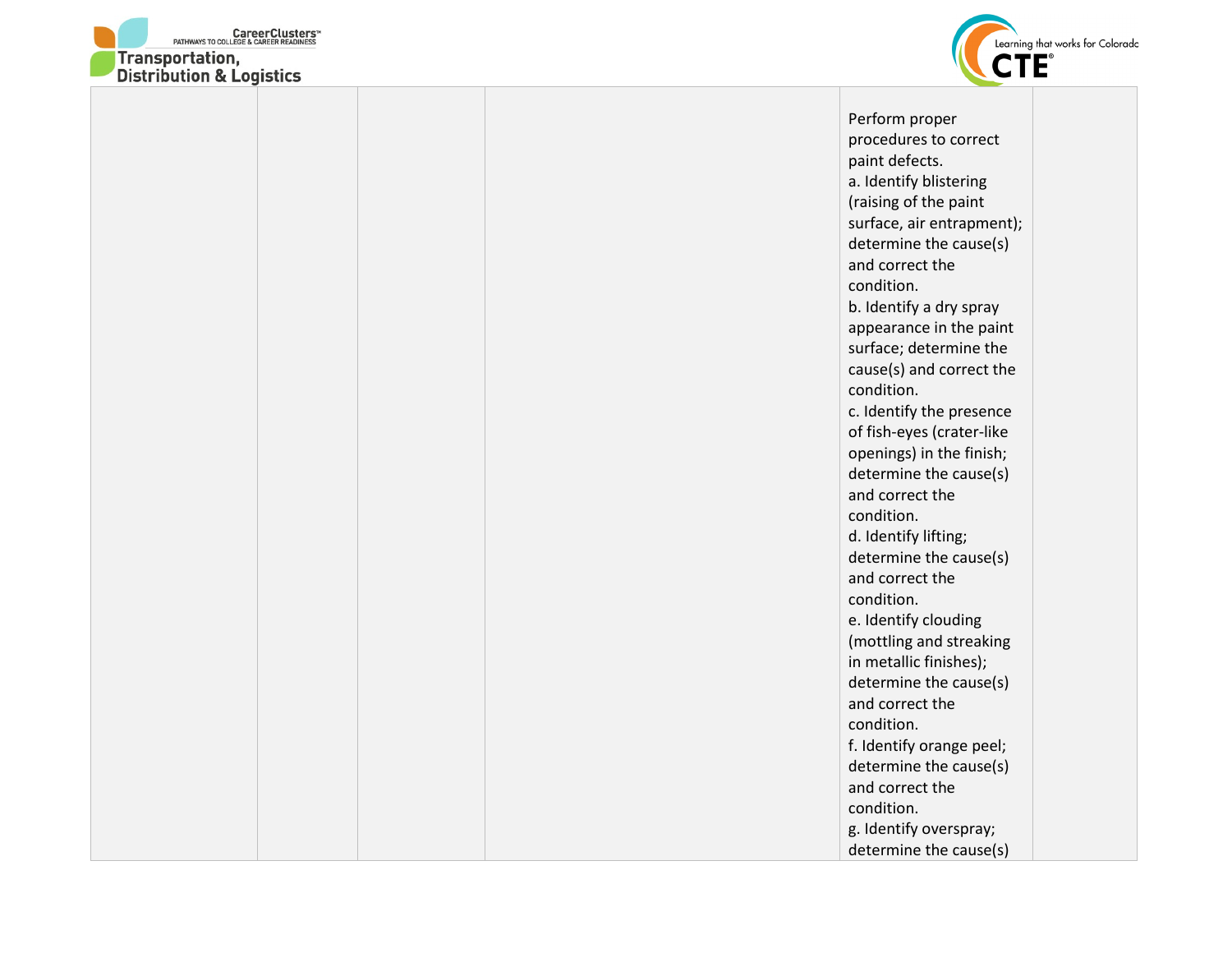



| and correct the            |
|----------------------------|
| condition.                 |
| h. Identify solvent        |
| popping in freshly         |
| painted surface;           |
| determine the cause(s)     |
| and correct the            |
| condition.                 |
| i. Identify sags and runs  |
| in paint surface;          |
| determine the cause(s)     |
| and correct the            |
| condition.                 |
| j. Identify sanding marks  |
| or sandscratch swelling;   |
| determine the cause(s)     |
| and correct the            |
| condition.                 |
| k. Identify contour        |
| mapping/edge mapping       |
| while finish is drying;    |
| determine the cause(s)     |
| and correct the            |
| condition.                 |
| I. Identify color          |
| difference (off-shade);    |
| determine the cause(s)     |
| and correct the            |
| condition.                 |
| m. Identify tape tracking; |
| determine the cause(s)     |
| and correct the            |
| condition.                 |
| n. Identify low gloss      |
| condition; determine the   |
| cause(s) and correct the   |
| condition.                 |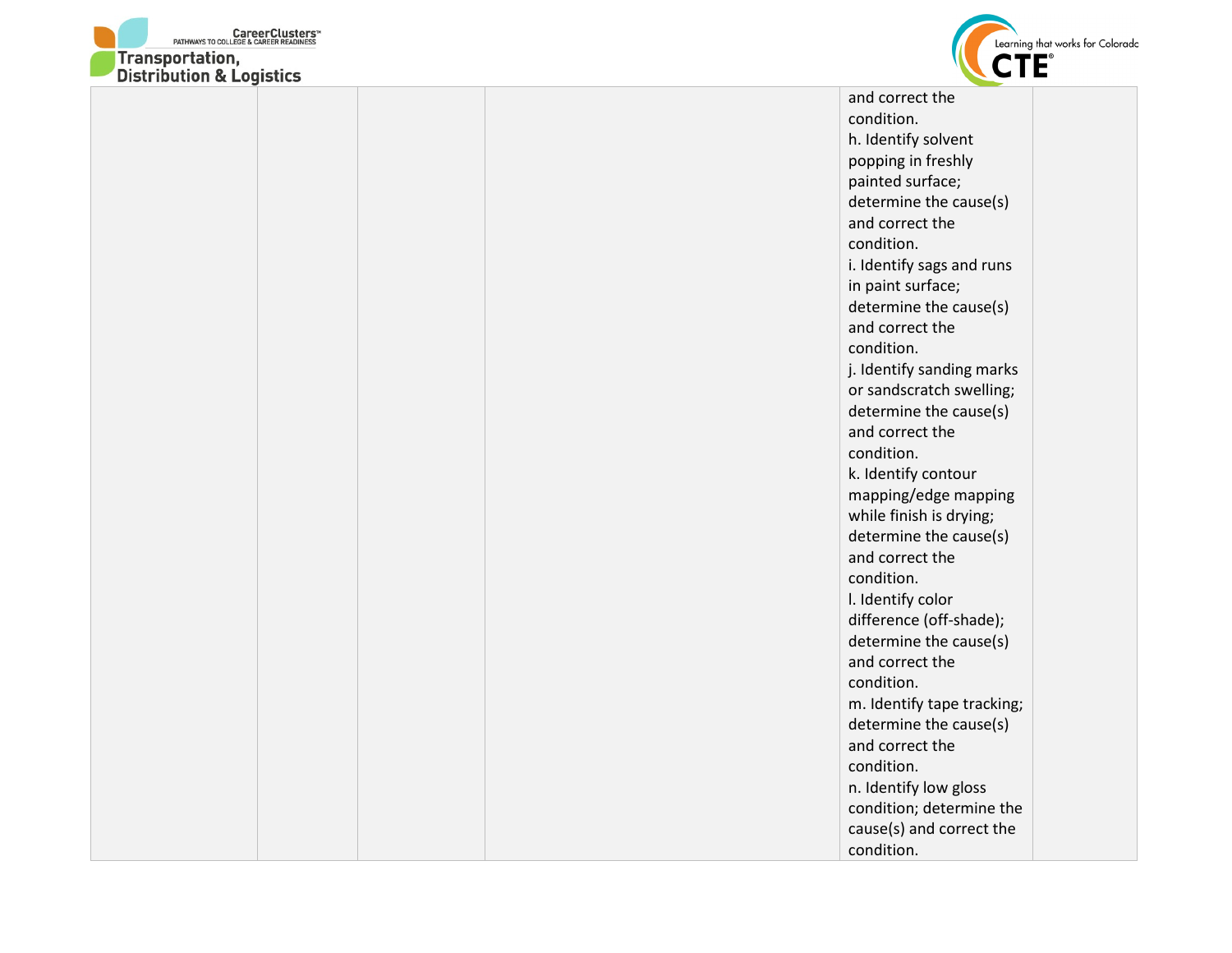



adhesion; determine the cause(s) and correct the condition. p. Identify paint cracking (shrinking, splitting, crowsfeet or linechecking, microchecking, etc.); determine the cause(s) and correct the condition. q. Identify corrosion; determine the cause(s) and correct the condition. r. Identify dirt or dust in the paint surface; determine the cause(s) and correct the condition. s. Identify water spotting; determine the cause(s) and correct the condition. t. Identify finish damage caused by bird droppings, tree sap, and other natural causes; correct the condition. u. Identify finish damage caused by airborne contaminants (acids, soot, rail dust, and other industrial-related causes); correct the condition. v. Identify die-back conditions (dulling of the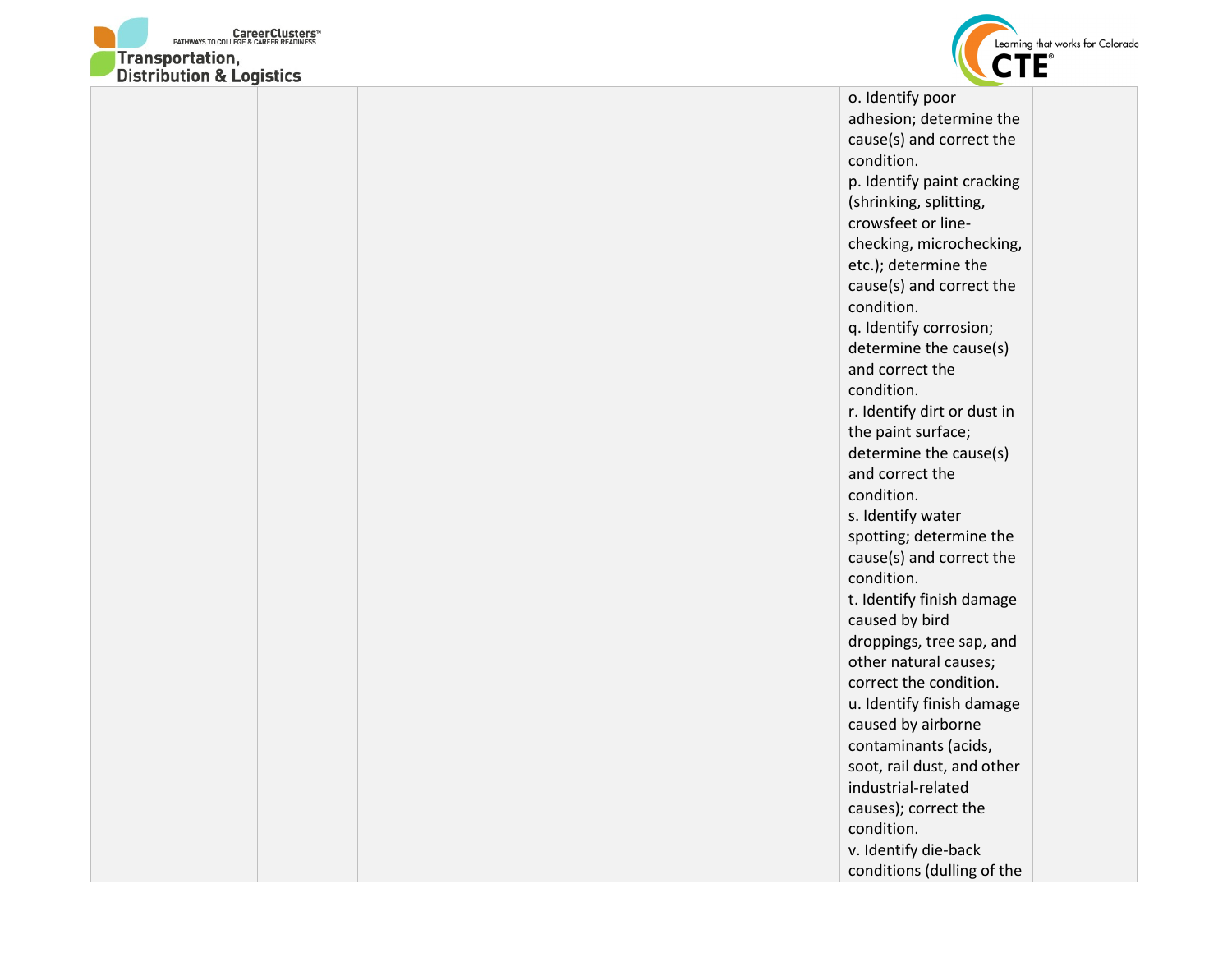



| DISTRIBUTION & LOGISTICS |  |                                                                                                                                                                                                                                                                                                                                                                                                                                                                                                                                                                                                                                   |  |
|--------------------------|--|-----------------------------------------------------------------------------------------------------------------------------------------------------------------------------------------------------------------------------------------------------------------------------------------------------------------------------------------------------------------------------------------------------------------------------------------------------------------------------------------------------------------------------------------------------------------------------------------------------------------------------------|--|
|                          |  | paint film showing<br>haziness); determine the<br>cause(s) and correct the<br>condition.<br>w. Identify chalking<br>(oxidation); determine<br>the cause(s) and correct<br>the condition.<br>x. Identify bleed-through<br>(staining); determine the<br>cause(s) and correct the<br>condition.<br>y. Identify pin-holing;<br>determine the cause(s)<br>and correct the<br>condition.<br>z. Identify buffing-<br>related imperfections<br>(swirl marks, wheel<br>burns); correct the<br>condition.<br>Identify pigment<br>flotation (color change<br>through film build);<br>determine the cause(s)<br>and correct the<br>condition. |  |
|                          |  |                                                                                                                                                                                                                                                                                                                                                                                                                                                                                                                                                                                                                                   |  |
|                          |  |                                                                                                                                                                                                                                                                                                                                                                                                                                                                                                                                                                                                                                   |  |
|                          |  |                                                                                                                                                                                                                                                                                                                                                                                                                                                                                                                                                                                                                                   |  |
|                          |  |                                                                                                                                                                                                                                                                                                                                                                                                                                                                                                                                                                                                                                   |  |
|                          |  |                                                                                                                                                                                                                                                                                                                                                                                                                                                                                                                                                                                                                                   |  |
|                          |  |                                                                                                                                                                                                                                                                                                                                                                                                                                                                                                                                                                                                                                   |  |
|                          |  |                                                                                                                                                                                                                                                                                                                                                                                                                                                                                                                                                                                                                                   |  |
|                          |  |                                                                                                                                                                                                                                                                                                                                                                                                                                                                                                                                                                                                                                   |  |
|                          |  |                                                                                                                                                                                                                                                                                                                                                                                                                                                                                                                                                                                                                                   |  |